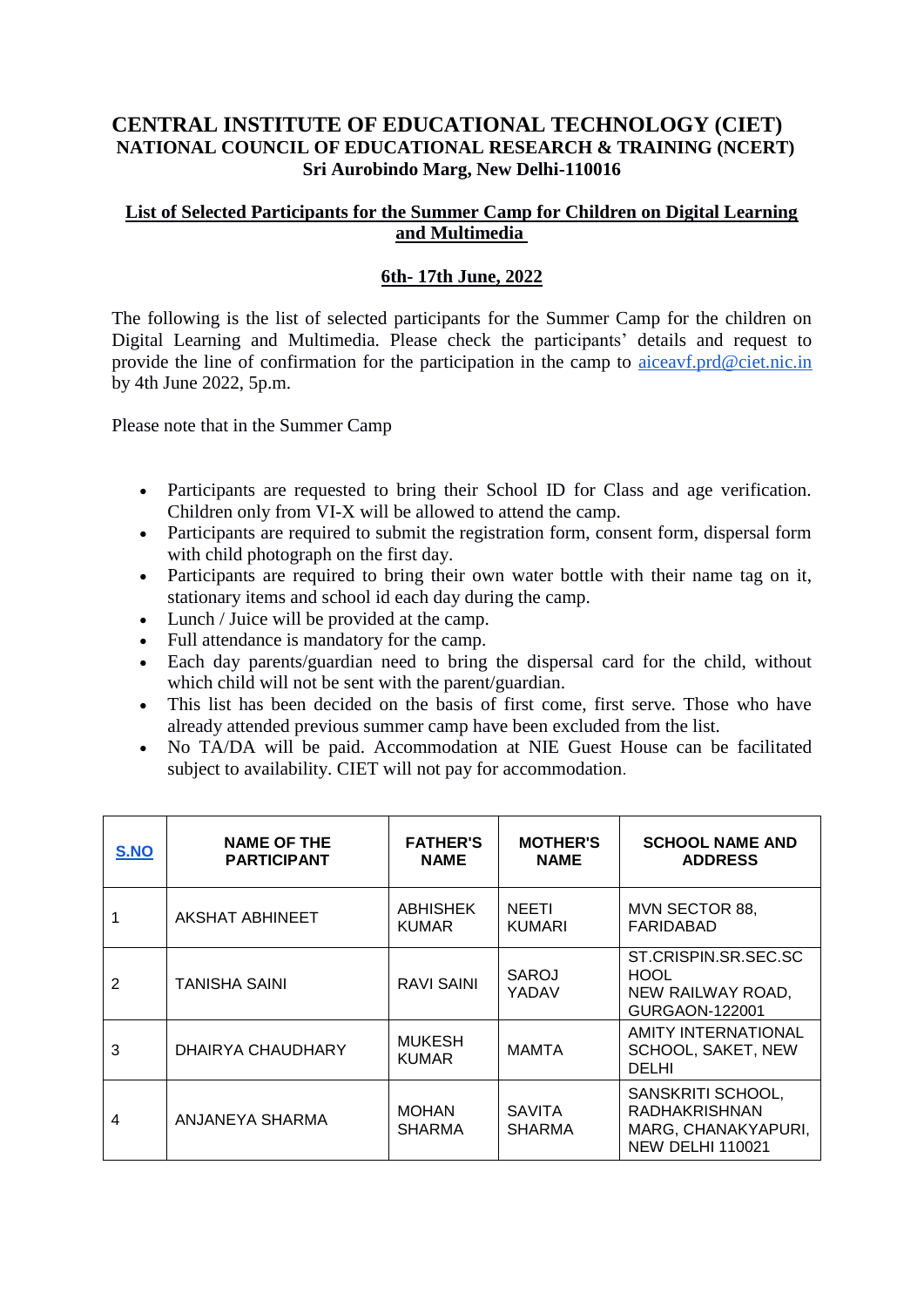| 5               | <b>FARHAN AHMED</b>       | <b>NIYAMAT</b><br><b>HUSSAIN</b>  | <b>RUBY</b>                         | <b>KALKA PUBLIC</b><br>SCHOOL,<br>ALAKNANDA, GK_II, NEW<br><b>DELHI</b>                                          |
|-----------------|---------------------------|-----------------------------------|-------------------------------------|------------------------------------------------------------------------------------------------------------------|
| 6               | <b>SHREYA</b>             | <b>DILIP</b><br><b>KUMAR</b>      | <b>RINKI</b>                        | KALKA PUBLIC SCHOOL<br>, ALAKNANDA.NEW<br>DELHI 19                                                               |
| $\overline{7}$  | <b>JISHA RATHOD</b>       | <b>MANSUKH</b><br><b>RATHOD</b>   | <b>REKHA</b><br><b>RATHOD</b>       | <b>MOTHER</b><br><b>INTERNATIONAL</b><br><b>SCHOOL</b>                                                           |
| 8               | ANUSHKA SRIVASTAVA        | DR. A K<br><b>SRIVASTAV</b><br>A  | <b>VANDANA</b><br><b>SRIVASTAVA</b> | DAV VASANT KUNJ,<br><b>SOUTH DELHI</b>                                                                           |
| 9               | RAYAN HALEEM KHAN         | <b>RUBY</b><br><b>SIDDIQUI</b>    | <b>RUBY</b><br><b>SIDDIQUI</b>      | KALKA PUBLIC SCHOOL<br><b>JJASOLA VIHAR POCKET</b><br>12 24 B                                                    |
| 10 <sup>1</sup> | <b>AKANKSHA</b>           | <b>ATTAR</b><br><b>SINGH</b>      | <b>SANGEETA</b><br><b>DEVI</b>      | KV JNU, NMR, NEW<br>DELHI-67                                                                                     |
| 11              | <b>SAANVI</b>             | AMIT<br><b>CHHABRA</b>            | <b>POOJA</b><br><b>CHHBRA</b>       | LITTLE FLOWER<br><b>SENIOR SECONDARY</b><br>PUBLIC SCHOOL,<br><b>SHIVAJI PARK,</b><br>SHAHDARA, DELHI-<br>110032 |
| 12              | <b>LAKSHIT JINDAL</b>     | <b>PAWAN</b><br><b>JINDAL</b>     | <b>MONIKA</b><br><b>JINDAL</b>      | KALKA PUBLIC SCHOOL<br><b>NEW DELHI</b><br><b>ALAKNANDA</b>                                                      |
| 13              | AAHAN BHANDARI            | <b>NITIN</b><br><b>BHANDARI</b>   | <b>SHWETA</b>                       | KALKA PUBLIC SCHOOL<br>, ALAKNANDA, KALKAJI<br>, NEW DELHI, 110019                                               |
| 14              | SHRIYA PASRICHA           | <b>VIKAS</b><br><b>PASRICHA</b>   | <b>MONIKA</b><br><b>PASRICHA</b>    | AMITY INTERNATIONAL<br>SCHOOL, POWERGRID<br>COMPLEX, SEC-43,<br><b>GURUGRAM</b>                                  |
| 15              | <b>ISHITA JAIN</b>        | <b>LOKESH</b><br><b>JAIN</b>      | <b>RESHU JAIN</b>                   | AMITY INTERNATIONAL<br>SCHOOL, SECTOR 47,<br>GURUGRAM, HARYANA                                                   |
| 16              | PARTH PRAKASH             | <b>VIJENDER</b><br><b>PRAKASH</b> | <b>KUMKUM</b><br><b>PRAKASH</b>     | <b>KALKA PUBLIC SCHOOL</b><br>ALAKNANDA KALKAJI<br>NEW DELHI 19                                                  |
| 17              | <b>SRUTHIKA S VIJAYAN</b> | <b>VIJAYAN K</b>                  | SANDHYA TV                          | KV R K PURAM,<br><b>SECTOR 8</b>                                                                                 |
| 18              | <b>MEDHANSH SINGH</b>     | <b>SURENDRA</b><br><b>SINGH</b>   | <b>NEETU</b><br><b>SINGH</b>        | THE SHRI RAM<br>SCHOOL, VASANT<br>VIHAR, NEW DELHI                                                               |
| 19              | <b>VAISHNAV SINGH</b>     | <b>SURENDRA</b><br><b>SINGH</b>   | <b>NEETU</b><br><b>SINGH</b>        | THE SHRI RAM<br>SCHOOL, VASANT<br>VIHAR, NEW DELHI                                                               |
|                 |                           |                                   |                                     |                                                                                                                  |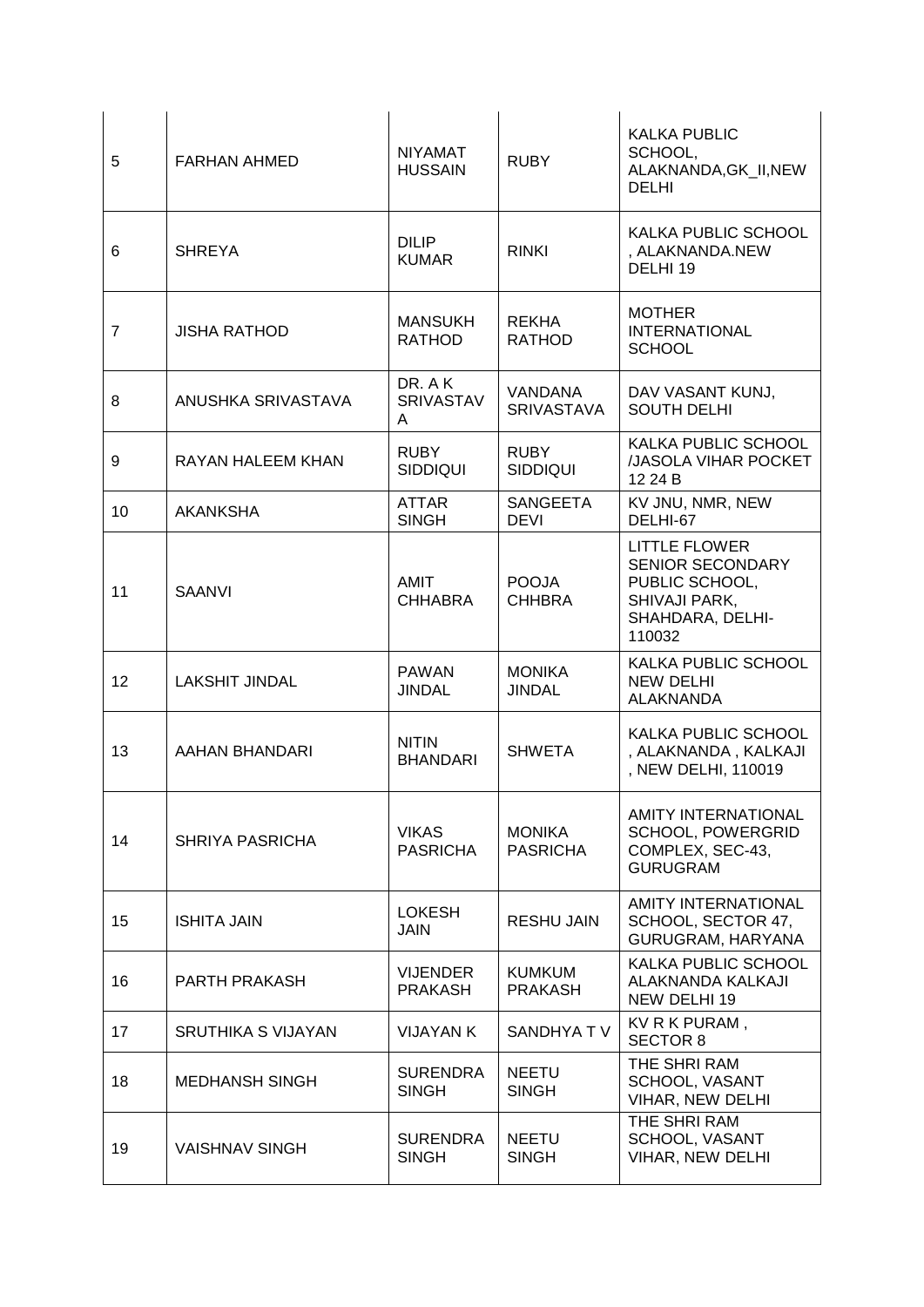| 20 | DIVYANSHI SHARMA                            | <b>PAWAN</b><br><b>SHARMA</b>                     | <b>NEETU</b><br><b>SHARMA</b>                            | KENDRIYA VIDYALAYA,<br>BSF CAMP, CHAWALA,<br><b>NEW DELHI</b>                                                  |
|----|---------------------------------------------|---------------------------------------------------|----------------------------------------------------------|----------------------------------------------------------------------------------------------------------------|
| 21 | <b>DAVEN KUMAR</b>                          | <b>PRAVEEN</b><br><b>KUMAR</b>                    | <b>GEETA</b>                                             | <b>JINDAL PUBLIC</b><br>SCHOOL,<br><b>DASHRATHPURI NEW</b><br><b>DELHI</b>                                     |
| 22 | AARAV KANOJIA                               | <b>ARUN</b><br><b>KUMAR</b>                       | <b>VARSHA</b>                                            | KALKA PUBLIC SCHOOL<br><b>ALAKNANDA</b>                                                                        |
| 23 | <b>UNNATI GARG</b>                          | <b>AMIT GARG</b>                                  | <b>ANJU GARG</b>                                         | <b>AHLCON</b><br><b>INTERNATIONAL</b><br>SCHOOL, MAYUR VIHAR<br><b>PH1</b>                                     |
| 24 | <b>RIYAN</b>                                | <b>DEEPAK</b><br><b>KUMAR</b>                     | <b>PROMILA</b>                                           | <b>KERALA EDUCATION</b><br>SOCIETY R K PURAM<br><b>NEW DELHI</b>                                               |
| 25 | <b>ANIKET VERMA</b>                         | <b>ALOK</b><br><b>VERMA</b>                       | <b>ARTI VERMA</b>                                        | <b>GREENYAY MORDEN</b><br><b>SCHOOL DISHAD</b><br>GARDEN DELHI 110095                                          |
| 26 | <b>BANSURI DAS</b>                          | <b>NEERJA</b><br><b>RASHMI</b>                    |                                                          | <b>KV R K PURAM</b>                                                                                            |
| 27 | <b>MAHESH BHATT</b>                         | <b>DEVESHWA</b><br>R BHATT                        | <b>SUNITA</b>                                            | <b>SRI GURU</b><br><b>HARKARISHAN PUBLIC</b><br><b>SCHOOL, MAJITHA</b><br>ROAD BYE PASS,<br><b>AMRITSAR</b>    |
| 28 | <b>ANIMESH MURARI</b>                       | <b>BASANT</b><br><b>KUMAR</b><br><b>MURARI</b>    | <b>SULEKHA</b><br><b>MURARI</b>                          | <b>HOLY WISDOM SCHOOL</b><br>, CHAMPAWAT                                                                       |
| 29 | <b>DEEPIT LALJIBHAI</b><br><b>SORATHIYA</b> | <b>SORATHIYA</b><br>LALJIBHAI<br><b>SAVJIBHAI</b> | <b>SRATHIYA</b><br><b>ROSHANIBEN</b><br><b>LALJIBHAI</b> | DELHI PUBLIC SCHOOL<br>KALALI VADODARA,                                                                        |
| 30 | <b>MANAS SHARMA</b>                         | <b>DEEPAK</b><br><b>SHARMA</b>                    | <b>NIDHI</b><br><b>SHARMA</b>                            | SHAHEED BHAGAT<br><b>SINGH MEMORIAL</b><br><b>SCHOOL GHANAHATI</b><br><b>SHIMLA HIMACHAL</b><br><b>PRADESH</b> |
| 31 | <b>VAIBHAV TANEJA</b>                       | <b>PRASHANT</b><br><b>TANEJA</b>                  | <b>AISHWARYA</b><br><b>TANEJA</b>                        | <b>BAL BHARATI PUBLIC</b><br><b>SCHOOL DWARKA</b>                                                              |
| 32 | PRAGATI MISHRA                              | <b>TARAKESW</b><br><b>AR MISHRA</b>               | <b>PUSHPA</b><br><b>MISHRA</b>                           | <b>ARWACHIN WORLD</b><br>SCHOOL, BHOPURA<br>TILLA MORE ROAD,<br><b>GHAZIABAD UTTAR</b><br>PRADESH - 201102     |
| 33 | <b>AYUSH KUMAR</b>                          | MR.<br><b>LOKNATH</b><br>PRASAD                   | MRS. SAROJ<br><b>DEVI</b>                                | <b>ALLEN CAREER</b><br><b>INSTITUTE, KOTA</b><br><b>RAJASTHAN</b>                                              |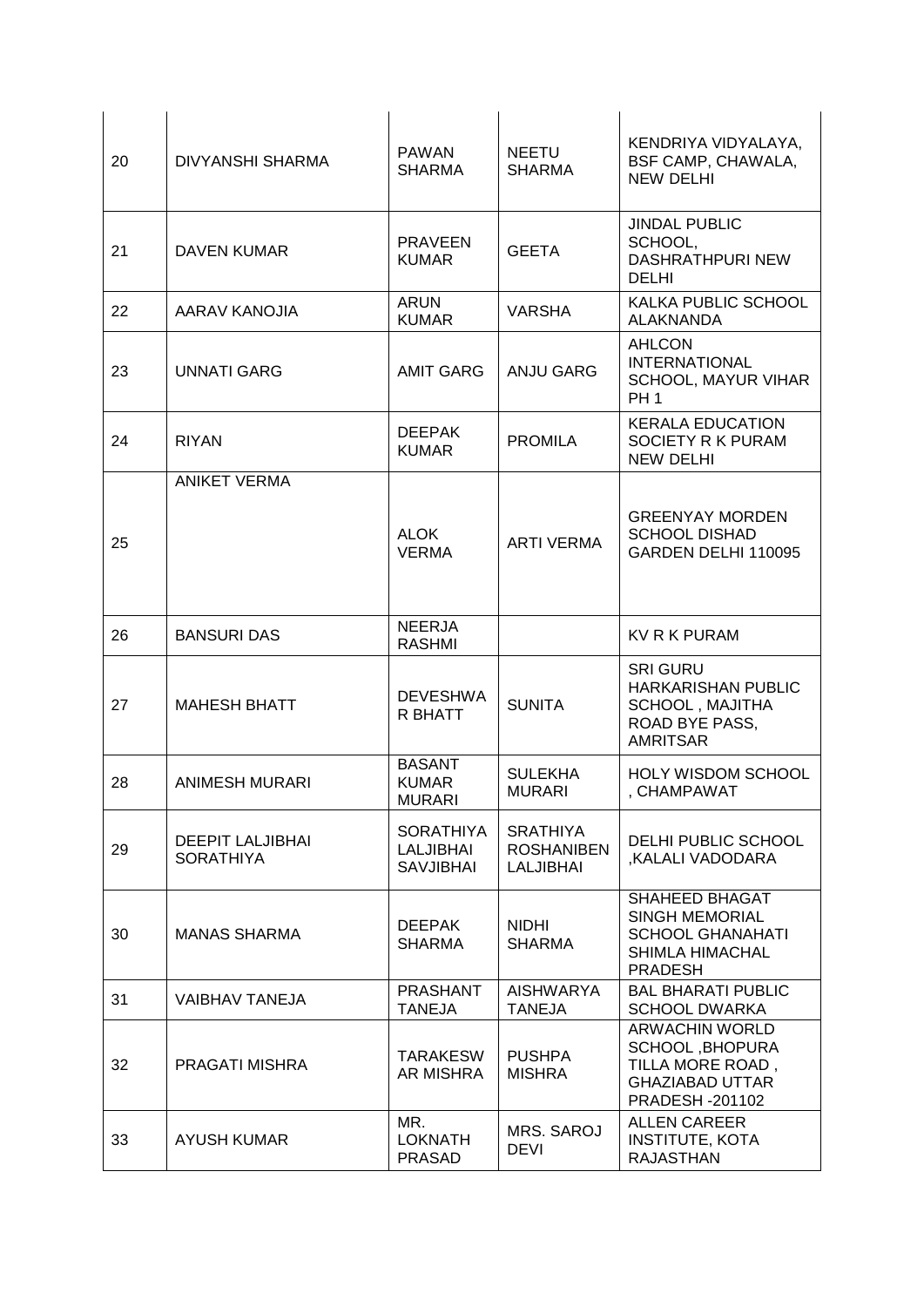| 34 | <b>DIVYANSHU DIXIT</b> | <b>VIVEK</b><br><b>KUMAR</b><br><b>DIXIT</b>            | <b>CHHAYA</b><br><b>DIXIT</b>                   | <b>DELHI WORLD PUBLIC</b><br><b>SCHOOL ORAI UTTAR</b><br>PRADESH INDIA                                           |
|----|------------------------|---------------------------------------------------------|-------------------------------------------------|------------------------------------------------------------------------------------------------------------------|
| 35 | RITHVIKA R KUMAR       | <b>RETNA</b><br>KUMAR .N                                | <b>HEMALATHA</b><br>R K                         | SOMERVILLE SCHOOL                                                                                                |
| 36 | <b>AISHIK GHOSHAL</b>  | DR.<br><b>SUBRATA</b><br><b>KUMAR</b><br><b>GHOSHAL</b> | <b>SHARMITA</b><br><b>GHOSHAL</b>               | PURB INTERNATIONAL<br><b>SCHOOL, NACHAN</b><br>ROAD, KAMALPUR,<br><b>DURGAPUR, 713204,</b><br><b>WEST BENGAL</b> |
| 37 | <b>ANUBRATA SARKER</b> | <b>KOUSHIK</b><br><b>SARKER</b>                         | <b>SANTA</b><br><b>BHATTACHA</b><br><b>RJEE</b> | <b>STEPPING STONE</b><br>MODEL SCHOOL,<br><b>NEWTOWN</b><br>ALIPURDUAR, WEST<br><b>BENGAL - 736121</b>           |
| 38 | <b>RITUL R KUMAR</b>   | <b>RETNA</b><br><b>KUMAR.N</b>                          | <b>HEMALATHA</b><br>R. KUMAR                    | SOMERVILLE SCHOOL<br><b>VASUNNDHARA</b><br><b>ENCLAVE</b>                                                        |
| 39 | ARYAN BERRY            | <b>KAWAL</b><br><b>BERRY</b>                            | <b>INDU BERRY</b>                               | SAINT MARKS SR.SEC<br>PUBLIC SCHOOL A<br><b>BLOCK MEERA BAGH</b>                                                 |
| 40 | ANGANA JANA            | <b>ARUN</b><br><b>KUMAR</b><br><b>JANA</b>              | <b>BANASHREE</b><br><b>JANA</b>                 | DAV PUBLIC SCHOOL,<br>HALDIA, PURBA<br>MEDINIPUR, PIN-721607                                                     |
| 41 | <b>ANSH GOYAL</b>      | <b>SUMIT</b><br><b>GOYAL</b>                            | <b>MONIKA</b><br><b>GOYAL</b>                   | <b>SMS MEERA BAGH</b>                                                                                            |
| 42 | ANUSHKA CHOUDHARY      | <b>RAMJILAL</b><br>JAT                                  | <b>VINITA DEVI</b>                              | <b>ALLEN CAREER</b><br><b>INSTITUTE KOTA</b>                                                                     |
| 43 | <b>AYAANA SINGH</b>    | <b>SUSHIL</b><br><b>SINGH</b>                           | <b>ROOMANI</b><br><b>TOMAR</b>                  | <b>BAL BHARATI PUBLIC</b><br>SCHOOL,<br><b>INDRAPRASTHA</b><br>YOJANA, LONI ROAD,<br>GHAZIABAD 201003            |
| 44 | <b>PRANIT</b>          | <b>HARSH</b><br><b>KUMAR</b><br><b>RAJAURYA</b>         | <b>NIDHI</b>                                    | ST. MARKS SR. SEC<br>PUBLIC SCHOOL<br><b>MEERA BAGH DELHI</b>                                                    |
| 45 | <b>VEDARTH ARORA</b>   | <b>SANJAY</b><br><b>KUMAR</b><br>ARORA                  | <b>SONIA</b><br><b>ARORA</b>                    | <b>ADARSH PUBLIC</b><br><b>SCHOOL</b>                                                                            |
| 46 | <b>JANU PATEL</b>      | <b>MUKESH</b><br><b>PATEL</b>                           | <b>MADHURI</b><br><b>PATEL</b>                  | <b>APOLLO</b><br><b>INTERNATIONAL</b><br>SCHOOL -<br>VANDEMATRAM ROAD,<br><b>GOTA</b>                            |
| 47 | <b>EESHVI BHOLA</b>    | <b>KAMAL</b><br><b>BHOLA</b>                            | <b>DEEPALI</b><br><b>BHOLA</b>                  | <b>ST. MARKS SENIOR</b><br>SECONDARY SCHOOL,<br><b>MEERA BAGH</b>                                                |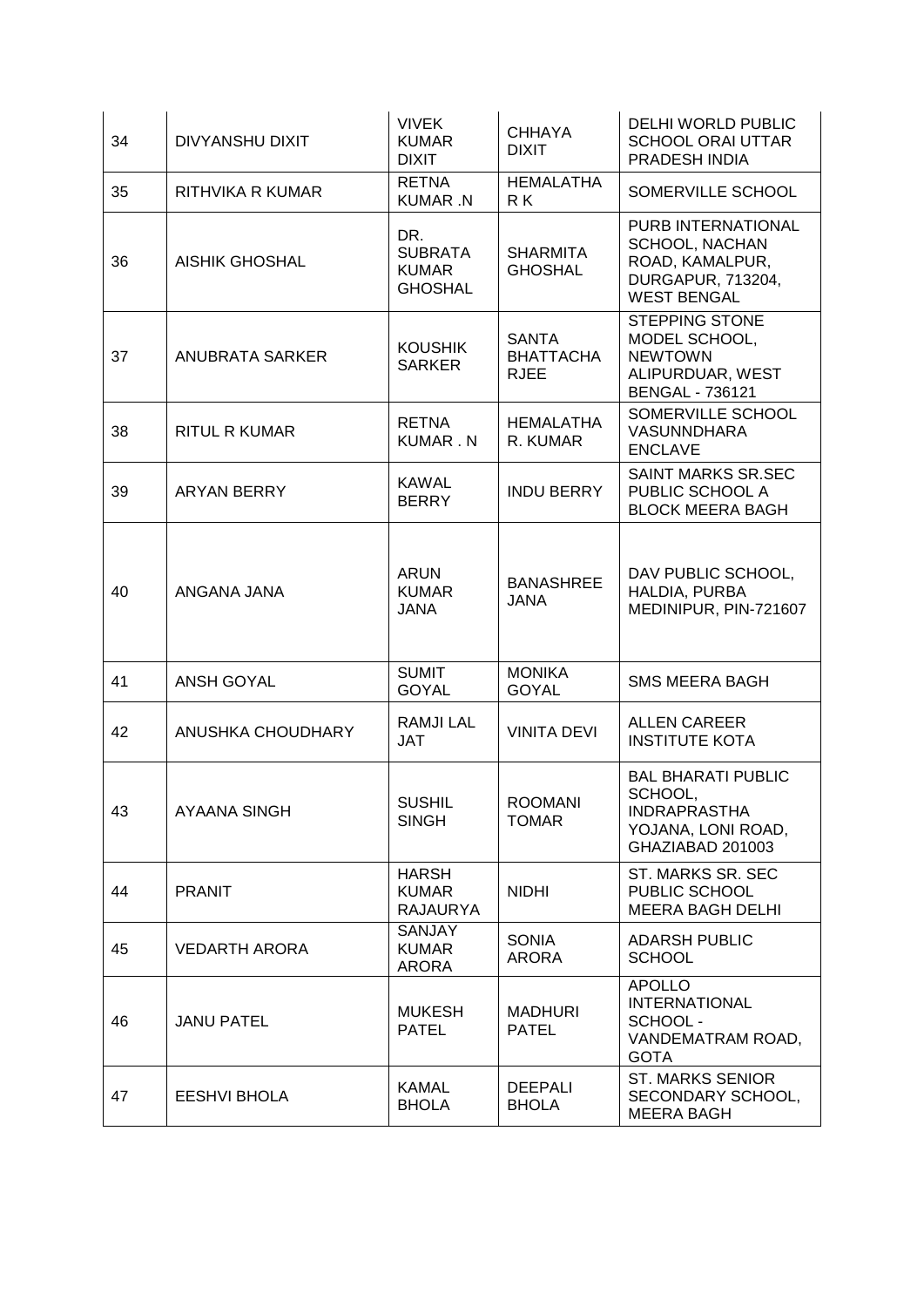| 48 | YASHVI                            | <b>DEEPAK</b><br><b>BHATI</b>                      | <b>DEEPIKA</b><br><b>BHATI</b>     | <b>LAXMAN PUBLIC</b><br><b>SCHOOL</b>                                                                        |
|----|-----------------------------------|----------------------------------------------------|------------------------------------|--------------------------------------------------------------------------------------------------------------|
| 49 | <b>VEDAANSH</b>                   | <b>HEMBIR</b><br><b>BHATI</b>                      | <b>LAXMI BHATI</b>                 | <b>K R MANGLAM</b>                                                                                           |
| 50 | RUDRA KAMANI                      | <b>PRADEEP</b><br><b>KUMAR</b><br><b>KAMANI</b>    | <b>ANITA</b><br><b>KAMANI</b>      | <b>ST. XAVIER'S HIGH</b><br>SCHOOL, NEAR<br>STADIUM,<br><b>CANTONMENT ROAD,</b><br><b>CUTTACK, ODISHA</b>    |
| 51 | AHAN MUKHERJEE                    | S. D.<br><b>MUKHERJE</b><br>E.                     | <b>APARNA</b><br><b>MUKHERJEE</b>  | <b>ASN SENIOR</b><br>SECONDARY SCHOOL,<br>MAYUR VIHAR-I, DELHI-<br>110091                                    |
| 52 | SHASHWAT AGRAWAL                  | <b>ATUL</b><br><b>AGRAWAL</b>                      | <b>MEENAKSHI</b><br><b>AGRAWAL</b> | NAME ~ ELPRO<br><b>INTERNATIONAL</b><br><b>SCHOOL</b><br>ADDRESS -<br>CHINCHWAD, PUNE                        |
| 53 | <b>HARIS ALI</b>                  | <b>NAVED ALI</b>                                   | <b>NAHEED</b><br><b>NAAZ</b>       | ST. XAVIER'S SR. SEC<br>SCHOOL, RAJ NIWAS<br>MARG, DELHI                                                     |
| 54 | PATEL MOKSH<br><b>JAYESHKUMAR</b> | <b>PATEL</b><br><b>JAYESH</b><br>AMRUTLAL          | <b>PATEL</b><br>KEJALBEN J.        | <b>SHREE</b><br><b>SWAMINARAYAN</b><br>PUBLIC SCHOOL,<br>SECTOR 23,<br><b>GANDHINAGAR</b>                    |
| 55 | <b>SHIVAM VERMA</b>               | <b>PRAKASH</b><br><b>CHANDRA</b><br><b>VERMA</b>   | <b>CHHAYA</b><br><b>VERMA</b>      | CRPF PUBLIC SCHOOL,<br>SECTOR 14 ROHINI,<br><b>NEW DELHI</b>                                                 |
| 56 | <b>VIDUSHI</b>                    | <b>VINOD</b><br><b>KUMAR</b>                       | <b>SUMAN</b><br><b>CHAND</b>       | ANDHRA EDUCATION<br>SOCIETY SR.SEC<br>SCHOOL, PUSHP VIHAR                                                    |
| 57 | AADITYA PRABHU                    | <b>SAGAR</b><br><b>PRABHU</b>                      | <b>YASHASHRI</b><br><b>PRABHU</b>  | <b>LEXICON</b><br><b>INTERNATIONAL</b><br>SCHOOL, NAGAR ROAD,<br><b>WAGHOLI PUNE</b>                         |
| 58 | SWASTIK AGRAWAL                   | <b>CHIRANJIV</b><br><b>KUMAR</b><br><b>AGRAWAL</b> | <b>PRITI</b><br><b>AGRAWAL</b>     | SHIV JYOTI CONVENT<br><b>SENIOR SECONDARY</b><br><b>SCHOOL, MAHAVEER</b><br>NAGAR, KOTA,<br><b>RAJASTHAN</b> |
| 59 | <b>VIDISHA</b>                    | <b>VINOD</b><br><b>KUMAR</b>                       | <b>SUMAN</b><br><b>CHAND</b>       | ANDHRA EDUCATION<br>SOCIETY SR.SEC<br>SCHOOL, PUSHP VIHAR                                                    |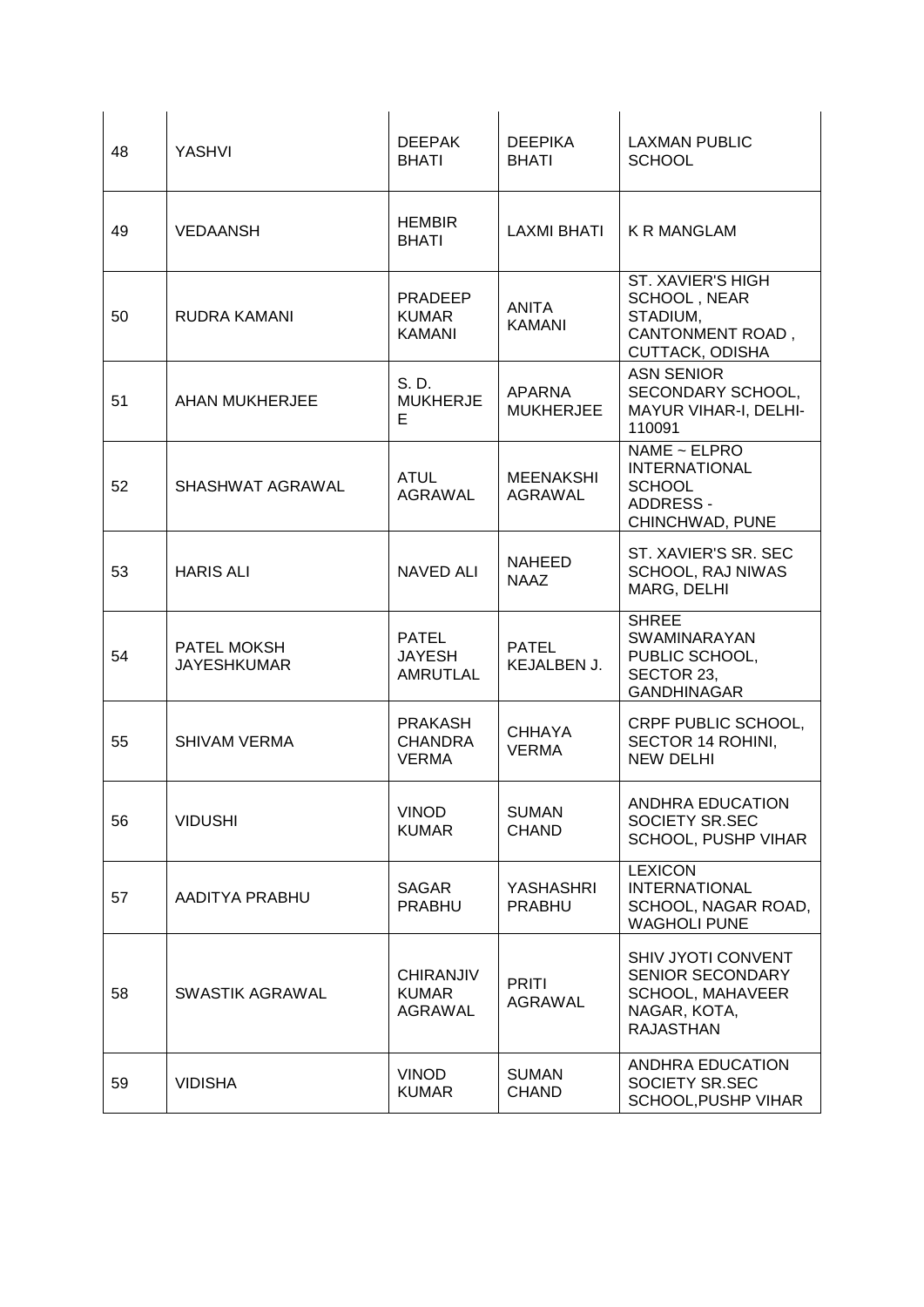| 60 | <b>KHANAK ANAND</b>   | DR.<br><b>SANJEEV</b><br><b>KUMAR</b>         | DR. MOHINI                                  | <b>AMITY INTERNATIONAL</b><br><b>SCHOOL MAYUR VIHAR</b><br>PHASE 1 EXT DELHI                                                                                                                                 |
|----|-----------------------|-----------------------------------------------|---------------------------------------------|--------------------------------------------------------------------------------------------------------------------------------------------------------------------------------------------------------------|
| 61 | <b>SHREYAN PANDA</b>  | <b>DEEPAK</b><br><b>PANDA</b>                 | <b>SUNITA RATH</b>                          | <b>BGS NATIONAL PUBLIC</b><br>SCHOOL, HULIMAVU,<br>BANGALORE - 560076                                                                                                                                        |
| 62 | NISHANT KUMAR SUTAR   | <b>AKSHAY</b><br><b>KUMAR</b><br><b>SUTAR</b> | <b>SMITARANI</b><br><b>SUTAR</b>            | <b>ST XAVIER'S HIGH</b><br><b>SCHOOL</b>                                                                                                                                                                     |
| 63 | <b>HRIDAY SARAF</b>   | <b>RAJKUMAR</b><br><b>SARAF</b>               | <b>CHAITALI</b><br><b>GUPTA</b>             | APEEJAY SCHOOL<br>PITAMPURA DELHI                                                                                                                                                                            |
| 64 | DAKSHA HIRANI         | <b>HARISH</b><br><b>HIRANI</b>                | <b>MEERA IYER</b>                           | <b>MOUNT CARMEL</b><br><b>SCHOOL DWARKA,</b><br>SECTOR 22, DWARKA,<br>DELHI-110077                                                                                                                           |
| 65 | <b>PRASHANT KUMAR</b> | <b>AVNISH</b><br><b>KUMAR</b>                 | <b>KHUSHBOO</b><br><b>KUMARI</b>            | <b>CRPFPUBLIC</b><br><b>SCHOOL</b>                                                                                                                                                                           |
| 66 | <b>MOHIT SHAH</b>     | <b>SURENDRA</b><br><b>SHAH</b>                | <b>USHA DEVI</b>                            | <b>RAMJAS PUBLIC</b><br><b>SCHOOL DAY</b><br><b>BOARDING ANAND</b><br>PARBAT NEW DELHI<br>OYO 1824 HOTEL<br>AND.<br><b>GRAND PEEPAL KROL</b><br><b>BAGH NEW DELHI 10/A</b><br><b>WEA KROL BAGH</b><br>110005 |
| 67 | <b>DIVYANSHI</b>      | MR.<br><b>MUKESH</b><br><b>KUMAR</b>          | MRS. LATA                                   | <b>RAMJAS PUBLIC</b><br><b>SCHOOL DAY</b><br><b>BOARDING ANAND</b><br>PARVAT NEW DELHI<br>110005                                                                                                             |
| 68 | DATTATREYA PANIGRAHI  | <b>UPENDRA</b><br>NATH<br><b>PANIGRAHI</b>    | <b>DEEPTI</b><br><b>PANIGRAHI</b>           | <b>VIKASH GLOBAL</b><br>SCHOOL, KHANDAGIRI,<br><b>BHUBANESWAR</b>                                                                                                                                            |
| 69 | STHITAPRAJNA LENKA    | DR. R N<br><b>LENKA</b>                       | <b>MRS</b><br><b>KUNMUN</b><br><b>SINGH</b> | <b>DSR MODERN SCHOOL</b><br>DADRI GAUTAM BUDDH<br><b>NAGAR UP</b>                                                                                                                                            |
| 70 | MUKTITIRTH LENKA      | DR. RN<br><b>LENKA</b>                        | <b>MRS</b><br><b>KUNMUN</b><br><b>SINGH</b> | <b>DSR MODERN SCHOOL</b><br>DADRI GAUTAM BUDDH<br><b>NAGAR UP</b>                                                                                                                                            |
| 71 | <b>TUSHAR ATTRI</b>   | <b>MAHENDER</b><br><b>SHARMA</b>              | <b>PINKY</b><br><b>SHARMA</b>               | <b>CRPF PUBLIC SCHOOL</b><br>ROHINI SECTOR 14                                                                                                                                                                |
| 72 | NANDINI SHARMA        | <b>NAVEEN</b><br><b>SHARMA</b>                | <b>MEGHA</b><br><b>SHARMA</b>               | <b>INDRAPRASTHA</b><br><b>INTERNATIONAL</b><br>SCHOOL, SEC 10,<br><b>DWARKA</b>                                                                                                                              |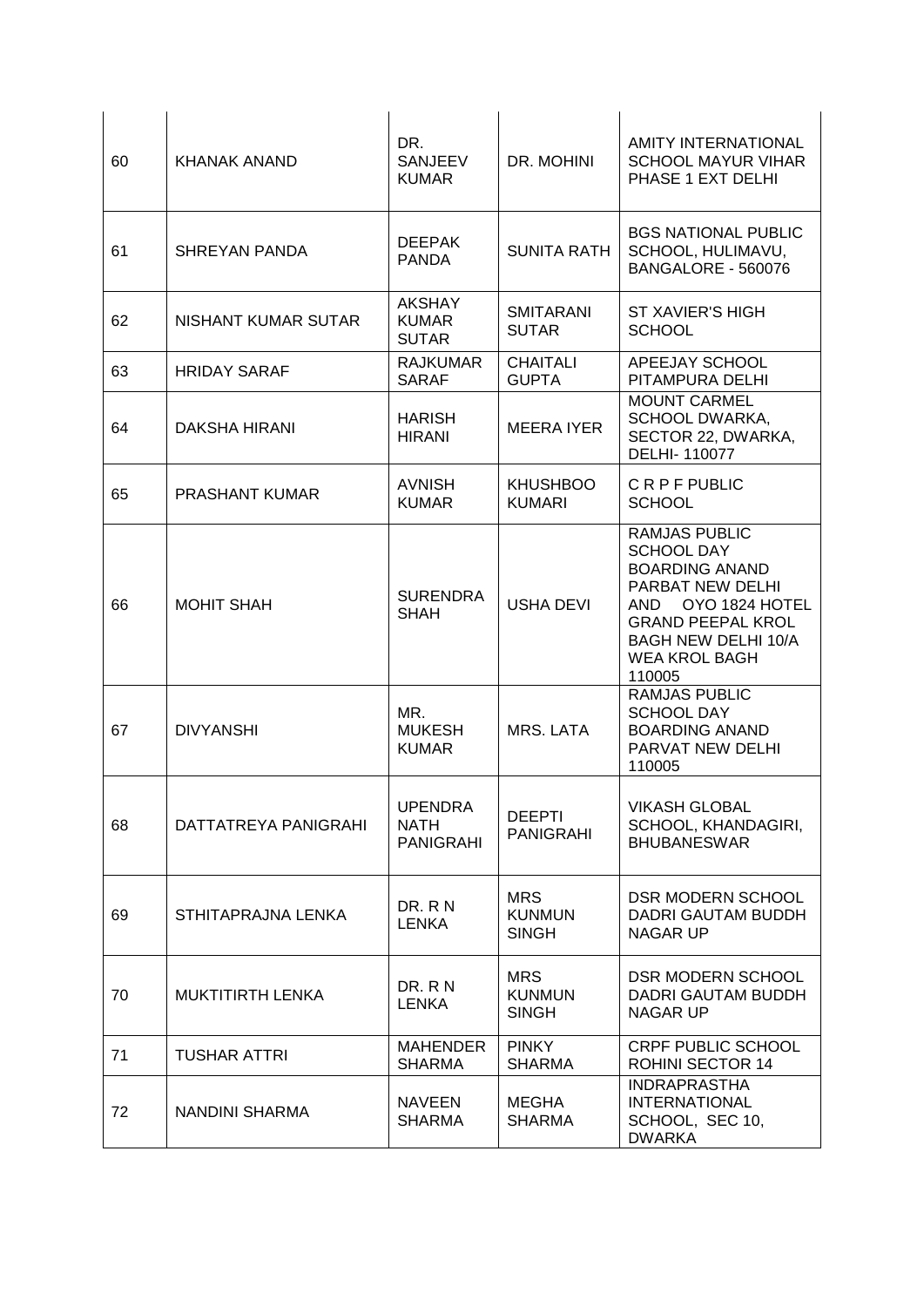| 73 | <b>HARSHIL SACHDEVA</b> | <b>HITESH</b><br><b>SACHDEVA</b>                | <b>KANIKA</b><br><b>SACHDEVA</b> | <b>MCL SARASWATI BAL</b><br><b>MANDIR L BLOCK, HARI</b><br><b>NAGAR</b>                                                 |
|----|-------------------------|-------------------------------------------------|----------------------------------|-------------------------------------------------------------------------------------------------------------------------|
| 74 | <b>SHRAVY PATEL</b>     | <b>ASHISH</b><br><b>PATEL</b>                   | <b>GITA BEN</b><br><b>PATEL</b>  | <b>SCHOOL OF ACHIEVER</b><br><b>KUDASAN</b>                                                                             |
| 75 | <b>GARVIT PATHAK</b>    | <b>NITIN</b><br><b>PATHAK</b>                   | <b>SHIPRA</b><br><b>PATHAK</b>   | SCHOOL-THE MANTHA<br><b>SCHOOL GAUR CITY 2</b><br><b>NOIDA</b>                                                          |
| 76 | <b>SHAURYA SHARMA</b>   | <b>DEEPAK</b><br><b>SHARMA</b>                  | <b>TRIPTI</b><br><b>SHARMA</b>   | RAMJAS PUBLIC<br><b>SCHOOL DAY</b><br>BOARDING, ANAND<br>PARBAT NEW DELHI-<br>110005                                    |
| 77 | <b>ISHA SHARMA</b>      | <b>RAJENDER</b><br><b>SHARMA</b>                | <b>SRIVIDYA</b>                  | <b>GREE</b>                                                                                                             |
| 78 | <b>ANSHU</b>            | <b>BRHAM</b><br><b>PARKASH</b>                  | <b>USHA</b>                      | C.R.P.F. PUBLIC<br>SCHOOL,<br>PRASHANTHONY VIHAR<br>ROAD BLOCK C<br><b>SECTOR 14 ROHINI</b><br><b>DELHI 110085</b>      |
| 79 | <b>SAMIKSHA</b>         | <b>DEVENDRA</b><br><b>SINGH</b>                 | <b>SUMAN</b>                     | DALMIA VIDYA MANDIR,<br>CHIRAWA, JHUNJHUNU<br>RAJASTHAN(STATION<br>ROAD)                                                |
| 80 | NAVYA SHARMA            | <b>MUKESH</b><br><b>SHARMA</b>                  | <b>RENU</b><br><b>SHARMA</b>     | <b>RAMJAS PUBLIC</b><br>SCHOOL (DAY<br><b>BOARDING) ANAND</b><br>PARBAT, DELHI                                          |
| 81 | <b>NAISHA SHARMA</b>    | <b>MUKESH</b><br><b>SHARMA</b>                  | <b>RENU</b><br><b>SHARMA</b>     | <b>RAMJAS PUBLIC</b><br><b>SCHOOL DAY</b><br><b>BOARDING, ANAND</b><br>PARBAT, DELHI                                    |
| 82 | YUGRATTAN SHARMA        | <b>VINAY</b><br><b>SHARMA</b>                   | <b>TRAPTI</b><br><b>SHARMA</b>   | <b>ASN SENIOR</b><br>SECONDARY SCHOOL<br><b>DELHI</b>                                                                   |
| 83 | <b>SHIVIKA GHAI</b>     | <b>NEERAJ</b><br><b>GHAI</b>                    | VANDANA<br><b>GHAI</b>           | DELHI PUBLIC SCHOOL,<br><b>VASANT KUNJ</b>                                                                              |
| 84 | <b>YUG JINDAL</b>       | <b>AMIT</b><br><b>JINDAL</b>                    | <b>SHIVANI</b><br><b>JINDAL</b>  | <b>CRPF PUBLIC SCHOOL</b><br>ROHINI PRASHANT<br><b>VIHAR SECTOR.14</b>                                                  |
| 85 | AYAANRAJ                | <b>PRADEEP</b><br><b>KUMAR</b><br><b>BEHERA</b> | <b>SASMITA</b><br><b>BARIK</b>   | <b>ST.XAVIER HIGH</b><br>SCHOOL, BARABATI<br>STADIUM, CUTTACK                                                           |
| 86 | <b>ISHA SHARMA</b>      | <b>RAJENDER</b><br><b>SHARMA</b>                | <b>SRIVIDYA</b>                  | <b>GREEN FIELDS SCHOOL</b><br>CHAUDHARY JHANDU<br>SINGH MARG, BLOCK A<br>1, SAFDARJUNG<br>ENCLAVE, NEW DELHI-<br>110029 |
| 87 | <b>SALINI SINGH</b>     | <b>GANESH</b><br><b>KUMAR</b><br><b>SINGH</b>   | <b>BABY SINGH</b>                | SOUTH END MODEL<br><b>SCHOOL</b>                                                                                        |